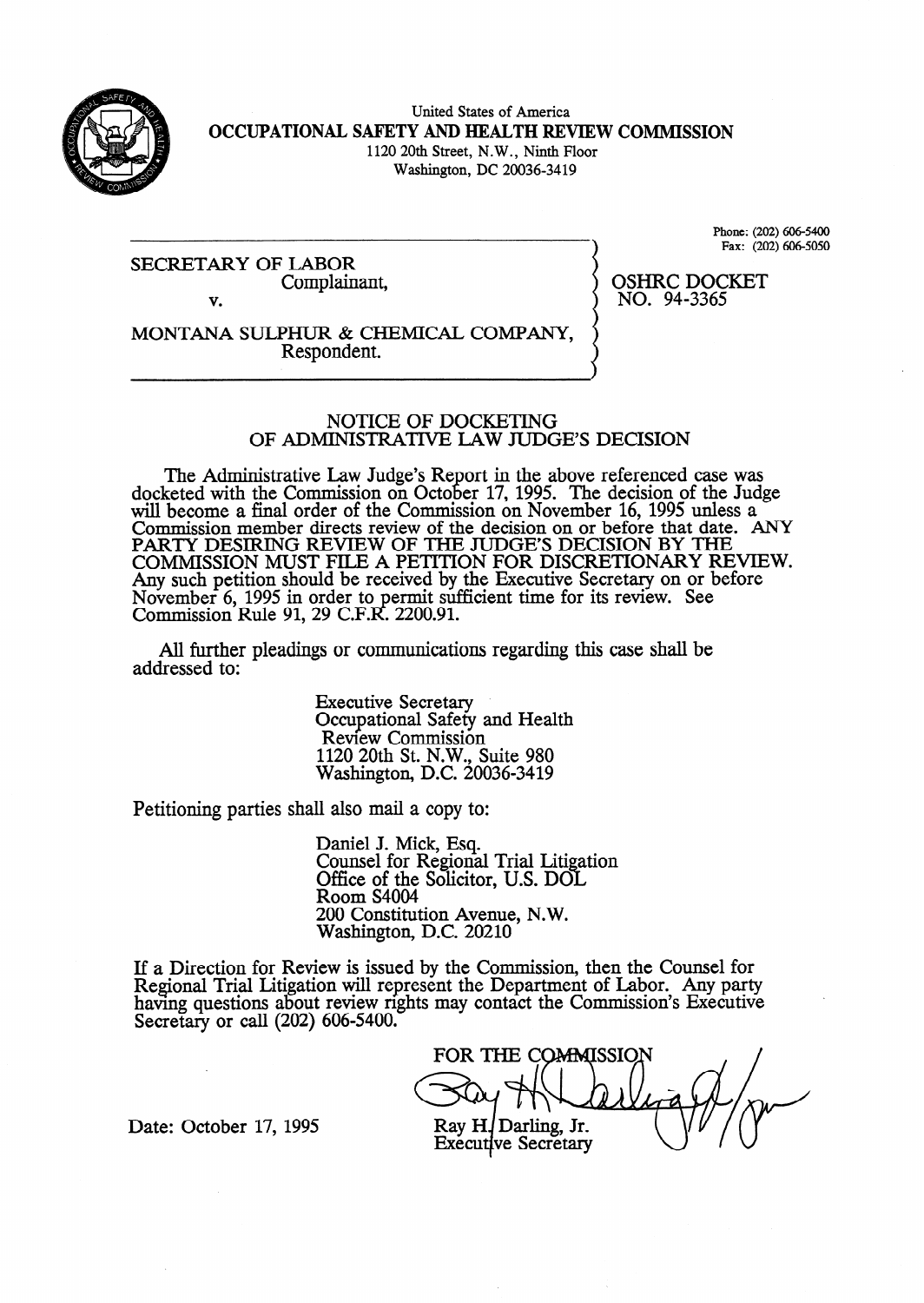#### DOCKET NO. 94-3365

### NOTICE IS GIVEN TO THE FOLLOWING:

Tedrick Housh, Esq. Regional Solicitor Office of the Solicitor, U.S. DOL 1210 City Center Square 1100 Main Street Kansas City, MO 64105

Richard J. Dolan, Esquire Goetz, Madden & Dunn 35 North Grand P. 0. Box 426 Bozeman, MT 59771 0428

Sidney J. Goldstein Administrative Law Judge Occupational Safety and Health Review Commission Room 250 1244 North Speer Boulevard Denver, CO 80204 3584

00102797230:08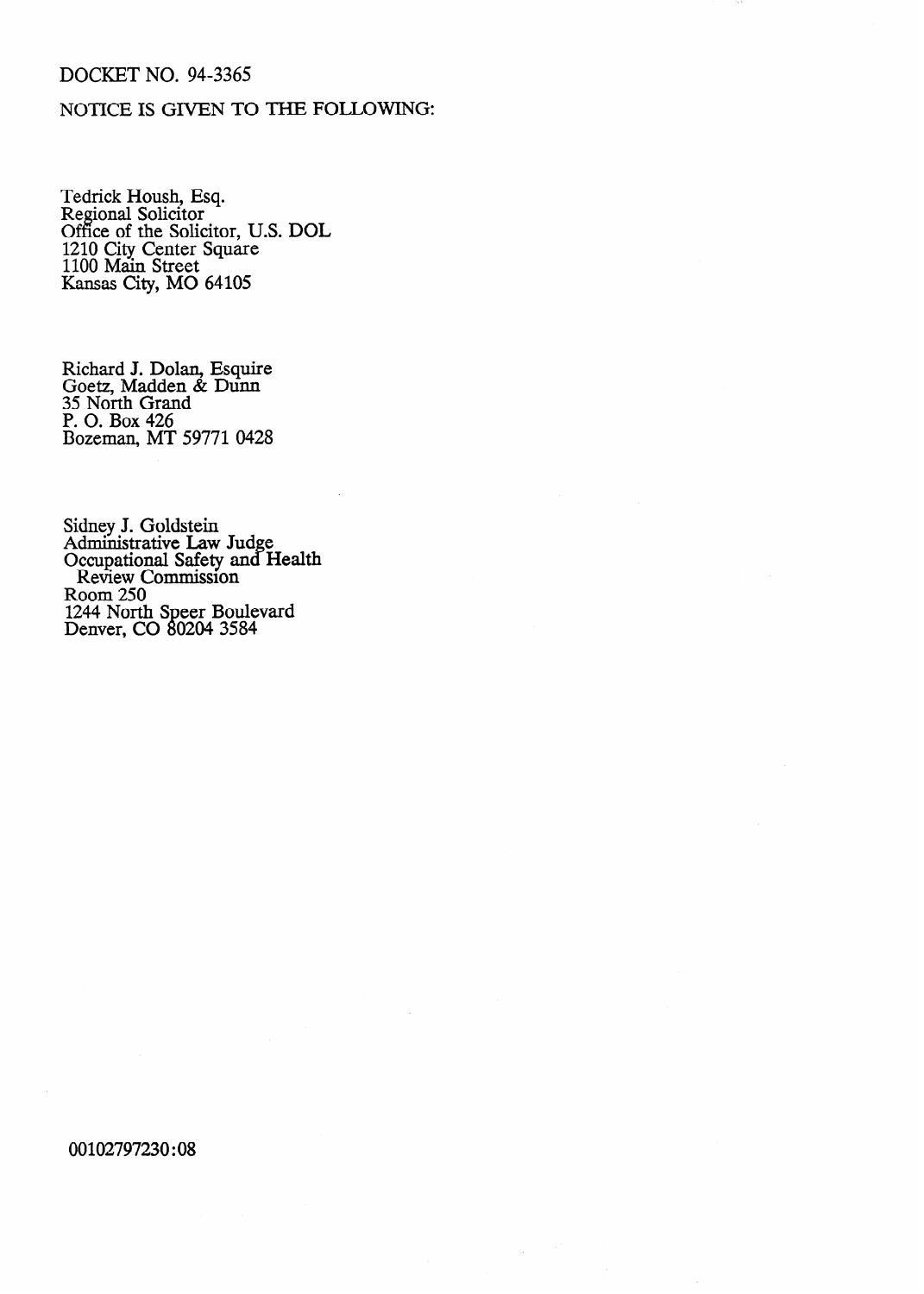

**PHONE:** COM (303) 844-3409<br>FTS (303) 844-3409

## **1244 N. Speer Boulevard Room 250 Denver, Colorado 80204-3582**

**UNITED STATES OF AMERICA OCCUPATIONAL SAFETY AND HEALTH REVIEW COMMISSION** 

> **FAX:** COM (303) 844-3759<br>FTS (303) 844-3759

#### SECRETARY OF LABOR,

Complainant,

v.

OSHRC Docket No. 94-3365

.

**.** 

MONTANA SULPHUR & CHEMICAL COMPANY,

Respondent.

APPEARANCES:

For the Complainant: Oscar L. Hampton, III, Esq., Office of the Solicitor, U.S. Department of Labor, Kansas City, Missouri

I i !<br>! !<br>! I !<br>! !<br>!

For the Respondent: Richard J. Dolan, Esq., Goetz, Madden & Dunn, Bozeman, Montana

Before: Administrative Law Judge Benjamin R. Loye

#### **DECISION AND ORDER**

This proceeding arises under the Occupational Safety and Health Act of 1970 (29 U.S.C. Section 651 *et seq.*; hereafter called the "Act").

Respondent, Montana Sulphur and Chemical Company (Montana), at all times relevant to . this action maintained a place of business at 627 Exxon Road, Billings, Montana, where it was engaged in manufacturing hydrogen sulfide and sulphur. Respondent admits it is an employer engaged in a business affecting commerce and is subject to the requirements of the Act.

On August 22 through September 22,1994, the Occupational Safety and Health Administration (OSHA) conducted an inspection of Montana's Billings worksite. As a result of that inspection, Montana was issued citations alleging a "repeat" violation of 29 CFR§ 1926.58(l)(2) of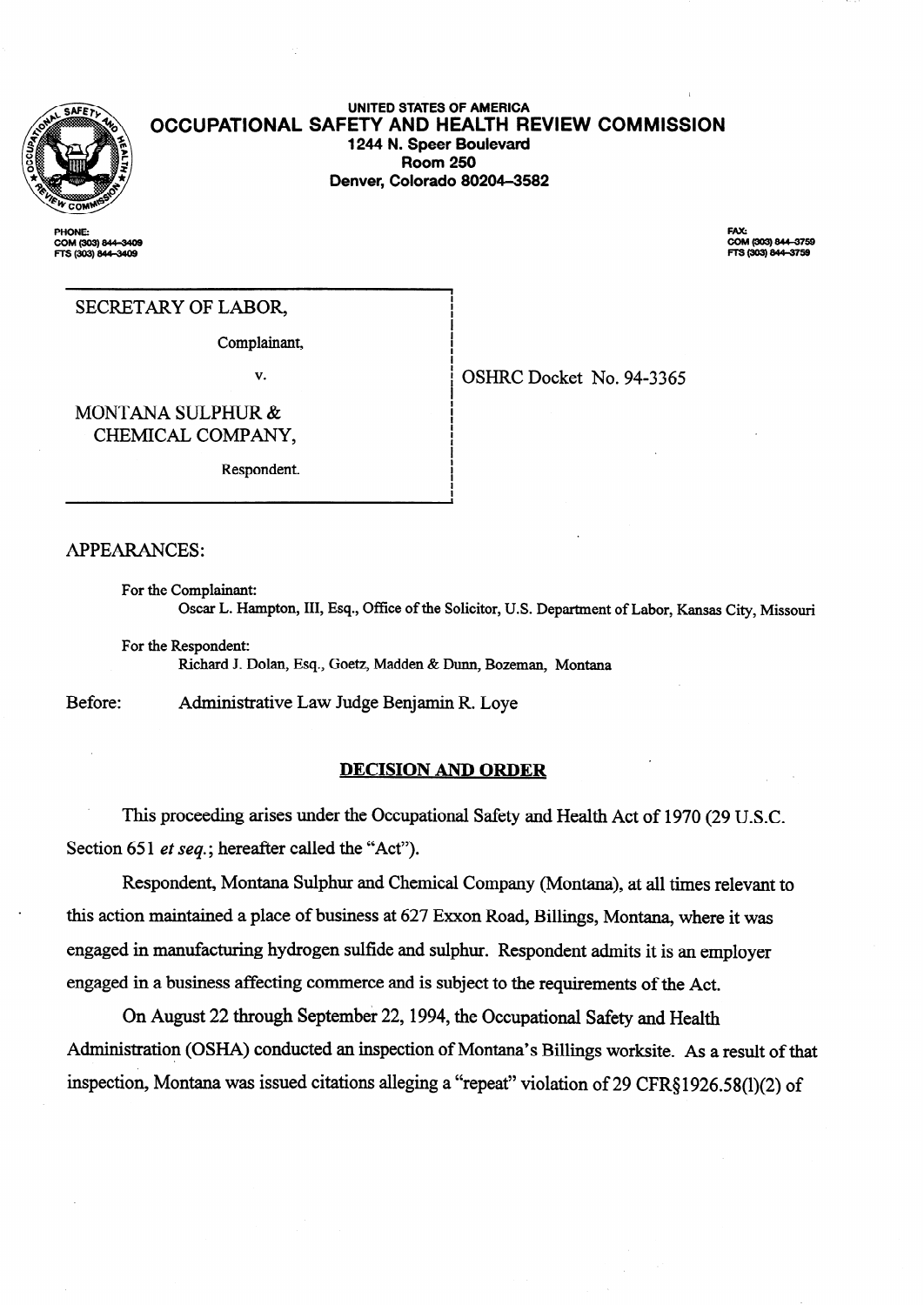the Act, together with proposed penalties. By filing a timely notice of contest Montana brought this proceeding before the Occupational Safety and Health Review Commission (Commission).

On June 22,1995, a hearing was held in Billings, Montana. The parties have submitted briefs on the issues and this matter is ready for disposition.

#### Alleged Violations

Citation 1, Item 1 alleges:

29 CFR 1926.58(l)(2): Asbestos waste, scrap, debris, bags, containers, equipment, or contaminated clothing consigned for disposal were not collected and disposed of in sealed, labeled, impermeable bags or other closed, labeled, impermeable containers:

(a) Montana Sulphur and Chemical: Asbestos containing material from the Railroad Boiler, containing approximately 31% asbestos, was left lying on the ground around the Boiler.

#### *Facts*

Ervin R. Ehret was employed by Montana at the time of the OSHA inspection as a supervisor for contractors certified for asbestos removal (Tr. 134-35). Between August 16 and 31, 1994 Montana was engaged in an asbestos removal project during its midnight to 8:00 a.m. shift (Tr. 12-13, 180; Exh. R-1 through R-4). Asbestos containing mastic insulation was removed from Montana's "railroad" boiler and piled on the ground prior to bagging and disposal at the city landfill (Tr. 8-15, 137). Ehret stated that he originally scheduled the project to include removal of only as much of the asbestos contaminated material as could be collected and bagged in one shift (Tr. 138, 140,142,145). The mastic, however, was wet, and was reinforced with chicken wire, which needed to be cut with tin snips and which poked holes in the bags (Tr. 137-38, 180). Ehret testified that he was unable to clean up all the insulation knocked down each night, and that some asbestos containing mastic remained on the ground at the end of each night during the asbestos removal project (Tr. 183). The mastic and wire debris was pushed close to the boiler, wetted down, and a barricade tape set up to prevent employee access to the area (Tr. 107,182).

On the night of August 22,1994, Ehret received a call from Montana's owner, Dr. Zink (Tr. 142-43, 156-57). The boiler, an essential part of Montana's plant operation (Tr. 177, 195,204-05), had sprung a leak and Zink wanted the remaining insulation knocked down at once (Tr. 143.192). Ehret stated that it took him two or three days to collect and bag the insulation knocked down on that occasion (Tr. 159).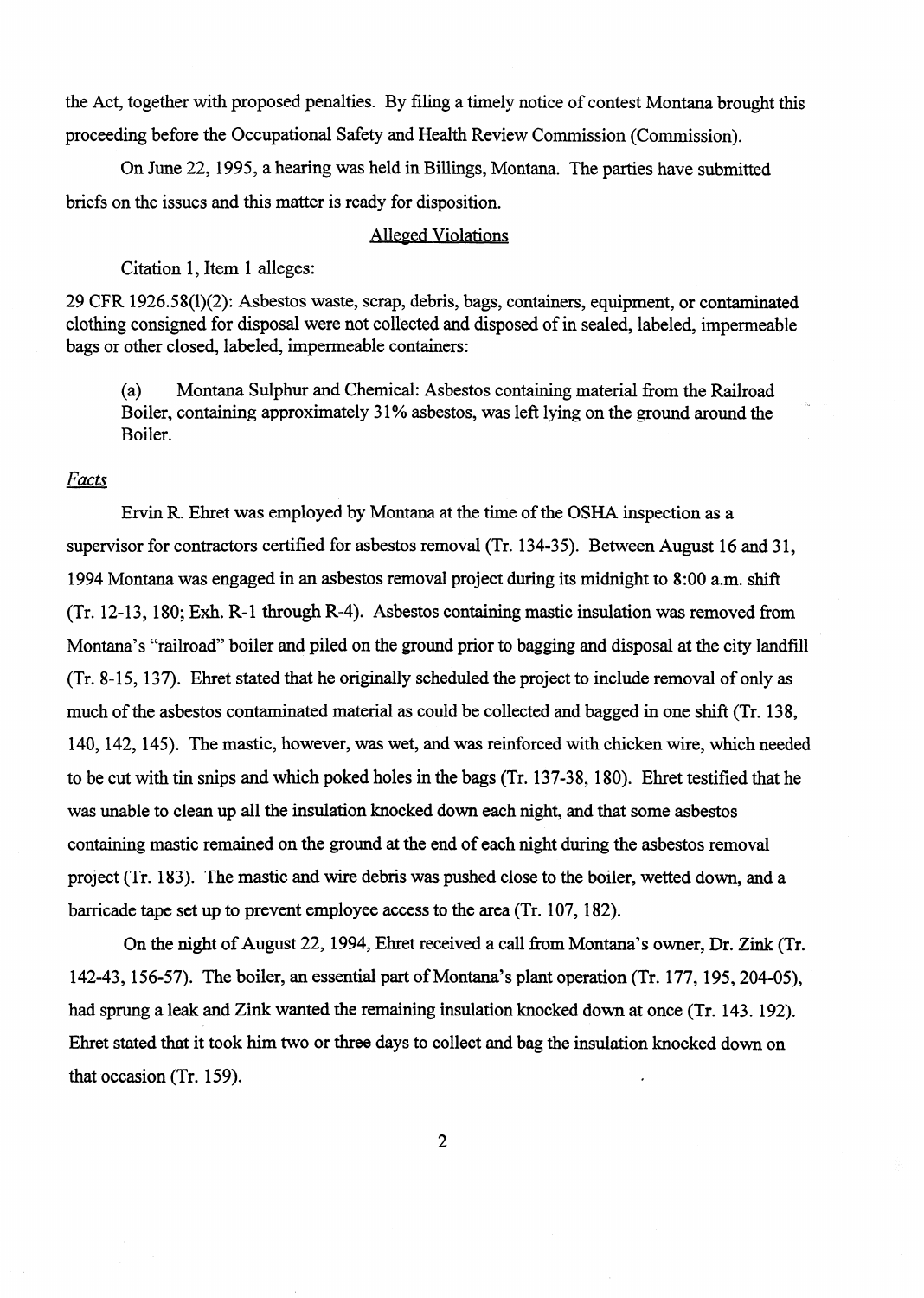On August 22, during the day shift, Cory Hofferber, a Montana maintenance worker (Tr. 125), entered the railroad boiler area to install a valve and a flange on the bottom belly of the boiler (Tr. 128,200). Hofferber testified that he wore a Tyvex suit, gloves, boots, and used a fresh air respirator (Tr. 128-29, 201). It is undisputed that workers daily walked by the taped off area where the mastic was stored during the removal project (Tr. 126, 182).

Compliance Officer (CO) David Vaughn testified that the mastic material was a heavy, blackened plasterlike material, somewhat "cementous" in nature (Tr. 52). Bulk samples of the mastic contained 31% asbestos (Tr. 54). Vaughn testified that inhalation or ingestion of asbestos<br>can result in respiratory lung disease, primarily asbestosis, which may be fatal (Tr. 63, 78, 109). can result in result in result in respiratory lung disease, primarily associated (Tr. 63,78, 109). where employees were passing 25 to 50 feet away, exposing them to the cited hazard  $(Tr, 79-84)$ . Vaughn stated that 90% of asbestos fibers can be contained by properly wetting the fibers (Tr. 92). Vaughn admitted there was no evidence that any employees were ever exposed to asbestos in excess of OSHA permissible exposure limits (PELs) (Tr. 84-87).

Vaughn also testified that failure to remove knocked down asbestos materials could result in a slip and fall hazard,<sup>1</sup> noting that the cited standard is part of the "house keeping" provision (Tr. 77). Ehret admitted that the material left on the ground created a potential fall hazard (Tr. 160-61).  $Disclusion$ 

The cited standard requires:

(1) Housekeeping.  $(2)$  Waste disposal. Asbestos waste, scrap, debris, bags, containers, equipment, and contaminated clothing consigned for disposal shall be collected and disposed of in sealed, labeled, impermeable bags or other closed, labeled, impermeable containers.

Complainant maintains that the cited standard requires the "immediate" collection of all asbestos containing material. Montana argues that nothing in the cited standard establishes a time frame within which bagging of asbestos containing material must be collected and bagged. This frame with bagging of asbestos containing material must be contained and bagging material must be collected and bagged. The collected and bagged and bagged. The collected and bagged. The collected and bagged. The collecte

<sup>&</sup>lt;sup>1</sup> CO Vaughn admitted, however, that the citation was issued to address not perceived fall hazards (Tr. 89), but "serious consequences resulting from exposure to asbestos" (Tr. 68).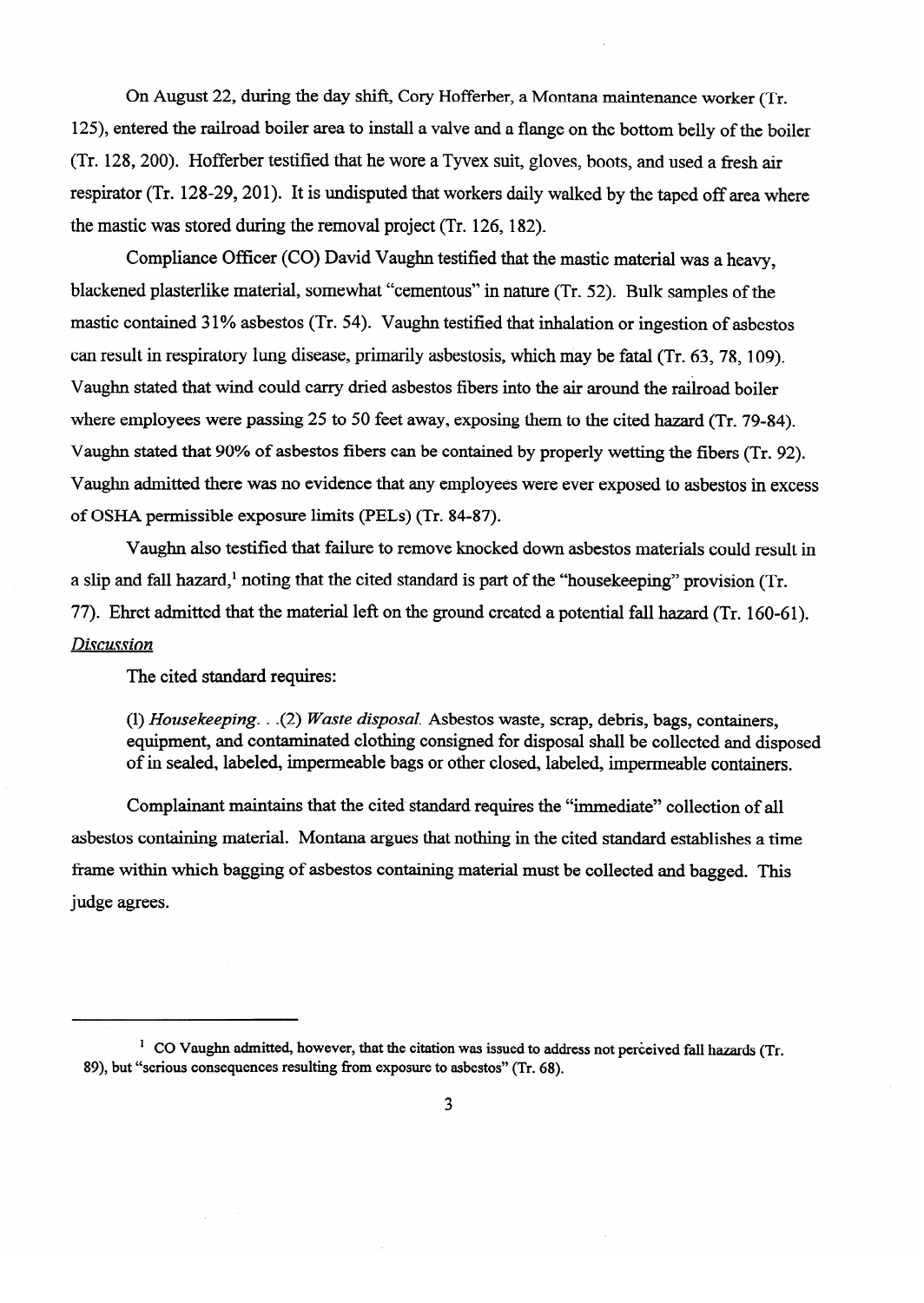The cited standard addresses proper procedures for the collection and disposal of asbestos waste only. No mention of timeliness is made. Prompt bagging is, however, discussed at  $$1926.58(g)$ , which requires:

*Methods of compliance -- (1) Engineering controls and work practices. (i) The employer shall use one or any combination of the following control methods to achieve compliance* with the TWA and/or excursion limit prescribed by paragraph (c) of this section:  $\dots$ with the TWA and or excursion limit presenced by paragraph (c) of this section: . . .  $(F)$ <br>Dromnt disposal of wastes conteminated with sebestes in look tight contributions Prompt disposal of wastes contaminated with asbestos. . . in leak-tight containers.

Prompt bagging and disposal is also addressed at Appendix F of the standard "Work Practices and<br>Engineering Controls for Major Asbestos Removal, Renovation and Demolition Operations -- Non-Mandatory" (emphasis added). That section states, inter alia:

Bagging asbestos waste material promptly after its removal is another work practice control that is effective in reducing the airborne concentration of asbestos within the enclosure. Whenever possible, the asbestos should be removed and placed directly into bags for disposal rather than dropping the material to the floor and picking up all of the material when the removal is complete. If a significant amount of time elapses between the time that the material is removed and the time it is bagged, the asbestos material is likely to dry out and generate asbestos dust when it is disturbed by people working within the enclosure.

It is clear that the asbestos standard when read as a whole requires only that employers reduce asbestos exposures to below OSHA established exposure levels. Failure to promptly bag asbestos waste is only a violation of the Act, of  $\S1926.58(g)(1)(i)(F)$ , when it results in employee overexposures to asbestos. Here, Complainant exceeds both the scope of the standard and of its authority, citing Montana in an attempt to enforce procedures set out in the non-mandatory guidelines at Appendix F as binding regulations under the housekeeping regulations at  $\S 1926.58(1)(2)$ , in order to circumvent the necessity of showing that employees were exposed to asbestos fibers in excess of the OSHA limits as required by  $(g)(1)(i)(F)$ . It is well settled that the Secretary may not extend the reach of a standard beyond the plain meaning of a regulation's language, thus depriving the employer of fair warning of proscribed conduct. See e.g., Bethlehem Steel v. OSHRC, 573 F.2d 157 (3rd Cir. 1978); Dravo Corporation v. OSHRC, 613 F.2d 1227, *Steel v. OSHRC, 573* F.2d 157 (3rd Cir. 1978); *Dravo Corporation v. OSHRC,* 613 F.2d 1227,

I find, therefore, that the Secretary's interpretation of the cited standard to include nonmandatory guidelines is unreasonable in that it expands the intended coverage of the standard, as set forth in subsection (g) et seq., and deprives employers of notice as to the requirements of the set for the subsection (g)  $\alpha$  is the requirements of the requirements of the requirements of the requirements of the requirements of the requirements of the requirements of the requirements of the requirements of the req

 $\overline{\mathbf{4}}$